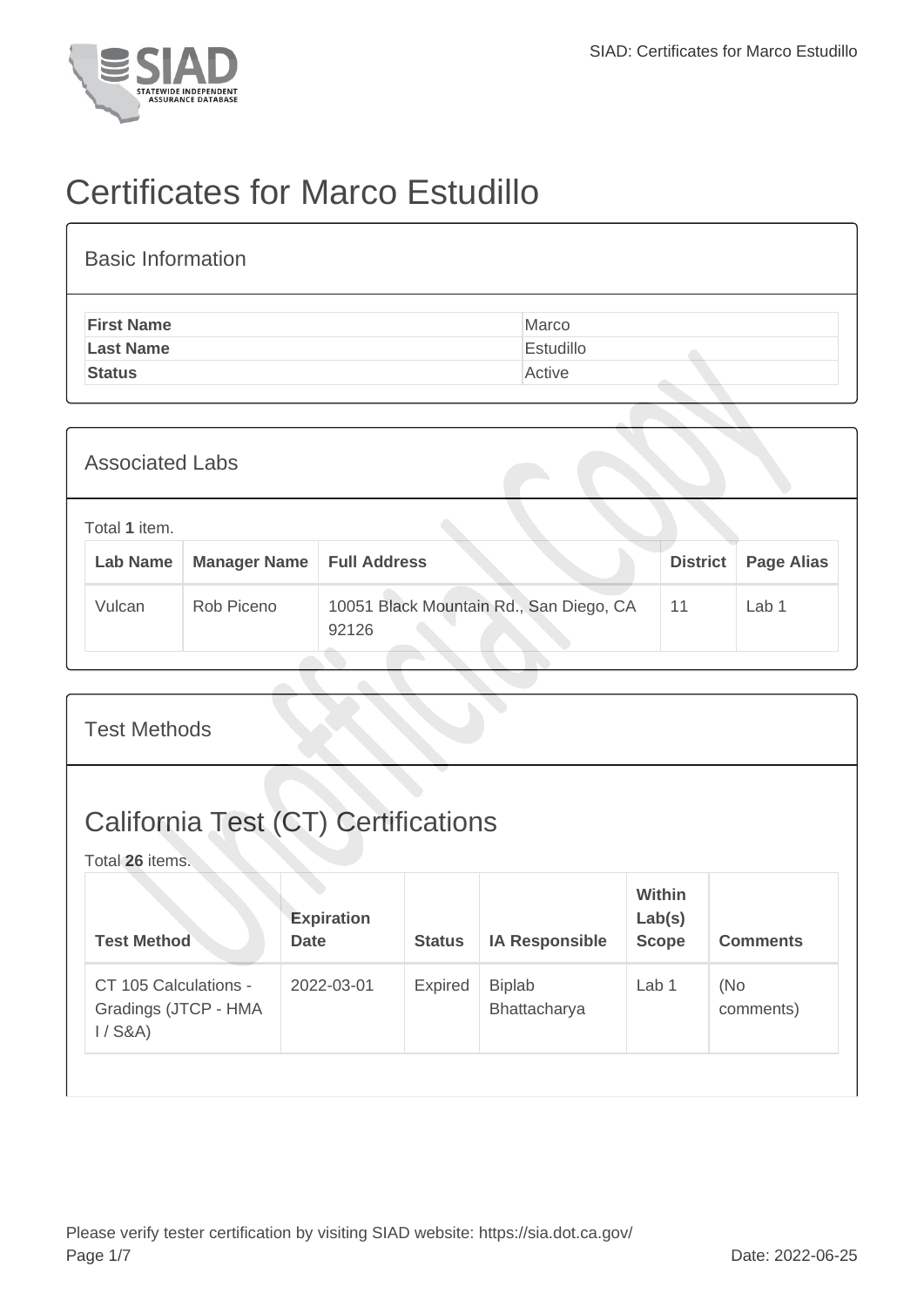

| <b>Test Method</b>                                                                   | <b>Expiration</b><br><b>Date</b> | <b>Status</b>  | <b>IA Responsible</b>         | <b>Within</b><br>Lab(s)<br><b>Scope</b> | <b>Comments</b>   |
|--------------------------------------------------------------------------------------|----------------------------------|----------------|-------------------------------|-----------------------------------------|-------------------|
| CT 106 Definitions -<br>Specific Gravity (SpG)                                       | 2019-08-31                       | <b>Expired</b> | Roy(Chip)<br>Denner           | Lab <sub>1</sub>                        | (No<br>comments)  |
| CT 125 AGG Sampling<br>- AGGREGATES (JTCP<br>$-HMA I / S&A)$                         | 2022-03-01                       | <b>Expired</b> | <b>Biplab</b><br>Bhattacharya | Lab <sub>1</sub>                        | (No<br>comments)  |
| CT 125 GEN Sampling -<br><b>GENERAL</b>                                              | 2021-09-12                       | <b>Expired</b> | Roy(Chip)<br>Denner           | Lab <sub>1</sub>                        | (No)<br>comments) |
| CT 125 HMA Sampling<br>- HMA (JTCP - HMA I)                                          | 2023-02-28                       | Active         | Sarbjit Grewal                | Lab <sub>1</sub>                        | (No<br>comments)  |
| CT 201 Sample<br>Preparation - Soil and<br>Aggregates (JTCP -<br><b>S&amp;A</b> )    | 2022-03-01                       | <b>Expired</b> | <b>Biplab</b><br>Bhattacharya | Lab <sub>1</sub>                        | (No<br>comments)  |
| CT 202 Sieve analysis -<br>Fine and Coarse<br>Aggregates (JTCP -<br><b>S&amp;A</b> ) | 2022-03-01                       | <b>Expired</b> | <b>Biplab</b><br>Bhattacharya | Lab <sub>1</sub>                        | (No<br>comments)  |
| CT 205 Percent<br><b>Crushed Particles</b><br>$(JTCP - S&A)$                         | 2022-03-01                       | <b>Expired</b> | <b>Biplab</b><br>Bhattacharya | Lab <sub>1</sub>                        | (No<br>comments)  |
| CT 206 SpG &<br>Absorption - Coarse<br>Aggregates                                    | 2021-09-12                       | <b>Expired</b> | Roy(Chip)<br>Denner           | Lab 1                                   | (No<br>comments)  |
| CT 207 SpG &<br>Absorption - Fine<br>Aggregates                                      | 2021-09-12                       | <b>Expired</b> | Roy(Chip)<br>Denner           | Lab 1                                   | (No<br>comments)  |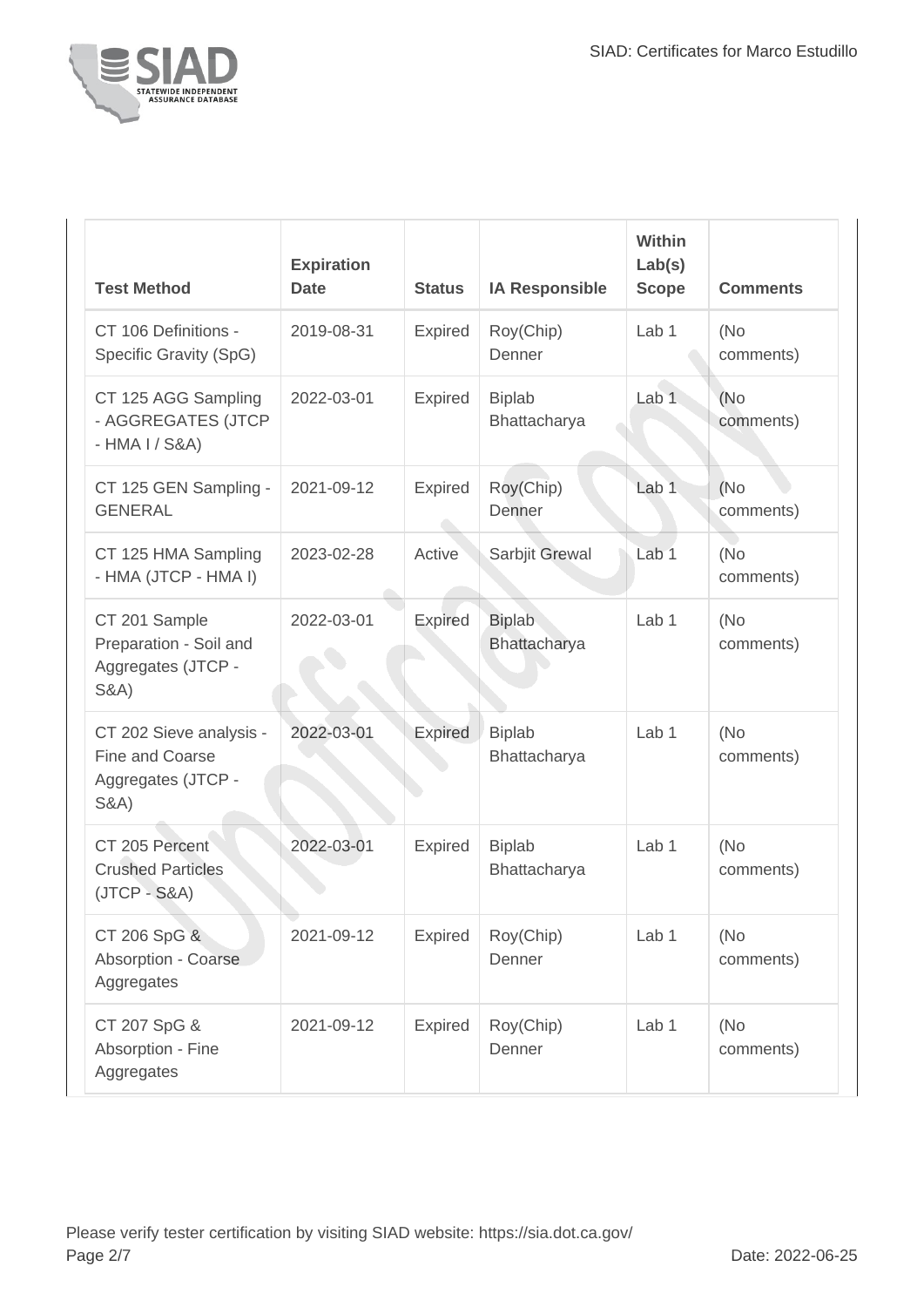

| <b>Test Method</b>                                                                 | <b>Expiration</b><br><b>Date</b> | <b>Status</b>  | <b>IA Responsible</b>         | Within<br>Lab(s)<br><b>Scope</b> | <b>Comments</b>  |
|------------------------------------------------------------------------------------|----------------------------------|----------------|-------------------------------|----------------------------------|------------------|
| CT 211 LA Rattler                                                                  | 2021-09-12                       | Expired        | Roy(Chip)<br>Denner           | Lab 1                            | (No<br>comments) |
| CT 213 Organic<br>Impurities of PCC sand                                           | 2021-09-12                       | Expired        | Roy(Chip)<br>Denner           | Lab <sub>1</sub>                 | (No<br>comments) |
| CT 216 Relative<br>Compaction - Soils and<br>Aggregates (JTCP -<br><b>S&amp;A)</b> | 2022-03-01                       | Expired        | <b>Biplab</b><br>Bhattacharya | (No lab)                         | (No<br>comments) |
| CT 217 Sand<br>Equivalent (JTCP -<br><b>S&amp;A)</b>                               | 2022-03-01                       | Expired        | <b>Biplab</b><br>Bhattacharya | Lab <sub>1</sub>                 | (No<br>comments) |
| CT 226 Moisture<br>Content - Soils and<br>Aggregates (JTCP -<br><b>S&amp;A)</b>    | 2022-03-01                       | Expired        | <b>Biplab</b><br>Bhattacharya | Lab <sub>1</sub>                 | (No<br>comments) |
| CT 227 Cleanness<br>Value (JTCP - S&A)                                             | 2022-03-01                       | Expired        | <b>Biplab</b><br>Bhattacharya | Lab <sub>1</sub>                 | (No<br>comments) |
| CT 229 Durability<br>$(JTCP - S&A)$                                                | 2022-03-01                       | Expired        | <b>Biplab</b><br>Bhattacharya | Lab 1                            | (No<br>comments) |
| CT 304 Sample<br>Preparation - HMA                                                 | 2019-08-24                       | <b>Expired</b> | Roy(Chip)<br>Denner           | Lab 1                            | (No<br>comments) |
| CT 308 Bulk SpG and<br>Density - HMA                                               | 2019-08-24                       | Expired        | Roy(Chip)<br>Denner           | Lab 1                            | (No<br>comments) |
| CT 309 Max SpG and<br>Density - HMA                                                | 2019-08-24                       | <b>Expired</b> | Roy(Chip)<br>Denner           | Lab 1                            | (No<br>comments) |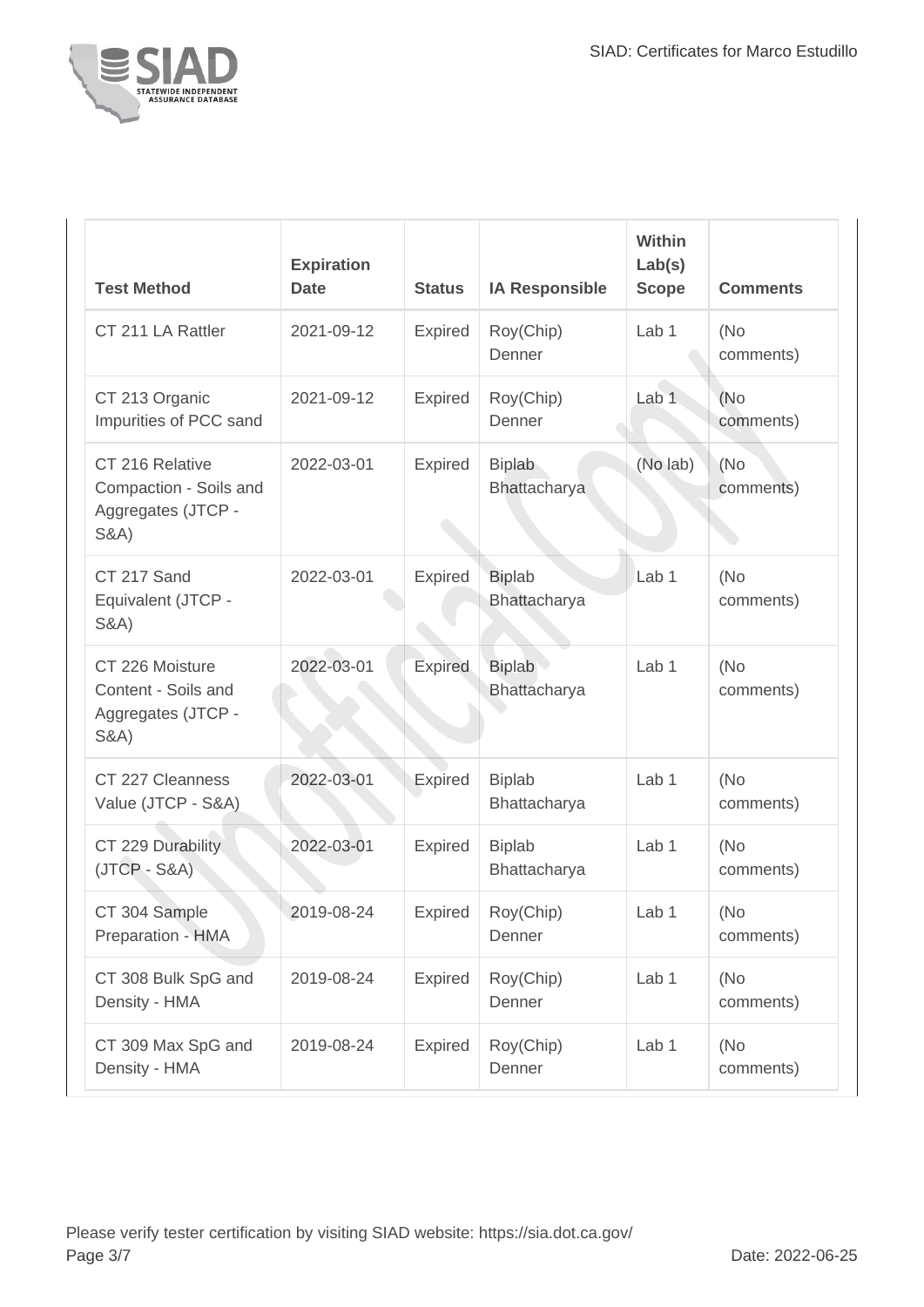

| <b>Test Method</b>                      | <b>Expiration</b><br><b>Date</b> | <b>Status</b>  | <b>IA Responsible</b>      | <b>Within</b><br>Lab(s)<br><b>Scope</b> | <b>Comments</b>   |
|-----------------------------------------|----------------------------------|----------------|----------------------------|-----------------------------------------|-------------------|
| CT 366 Stabilometer                     | 2019-08-24                       | <b>Expired</b> | Roy(Chip)<br>Denner        | Lab 1                                   | (No<br>comments)  |
| <b>CT 367 OBC</b>                       | 2019-08-24                       | <b>Expired</b> | Roy(Chip)<br>Denner        | Lab 1                                   | (No<br>comments)  |
| CT 368 OBC of OGAC                      | 2019-08-24                       | Expired        | Roy(Chip)<br>Denner        | (No lab)                                | (No<br>comments)  |
| CT 370 Moisture<br>Content by Microwave | 2019-08-24                       | <b>Expired</b> | Roy(Chip)<br>Denner        | Lab <sub>1</sub>                        | (No)<br>comments) |
| CT 371 Moisture<br>Induced Damage (TSR) | 2019-08-24                       | <b>Expired</b> | Roy(Chip)<br><b>Denner</b> | Lab 1                                   | (No<br>comments)  |
| CT 382 AC Content by<br>Ignition Oven   | 2019-08-24                       | <b>Expired</b> | Roy(Chip)<br>Denner        | Lab 1                                   | (No<br>comments)  |

## AASHTO/ASTM Proficiencies

Total **21** items.

| <b>Test Method</b>                                                                    | <b>Expiration</b><br><b>Date</b> | <b>Status</b> | <b>IA Responsible</b> | Within<br>Lab(s)<br><b>Scope</b> | <b>Comments</b>  |
|---------------------------------------------------------------------------------------|----------------------------------|---------------|-----------------------|----------------------------------|------------------|
| <b>AASHTO T11 Sieve</b><br>Analysis (Washing) -<br>Fine Aggregates (JTCP<br>$-HMA I)$ | 2023-02-28                       | Active        | Sarbjit Grewal        | Lab <sub>1</sub>                 | (No<br>comments) |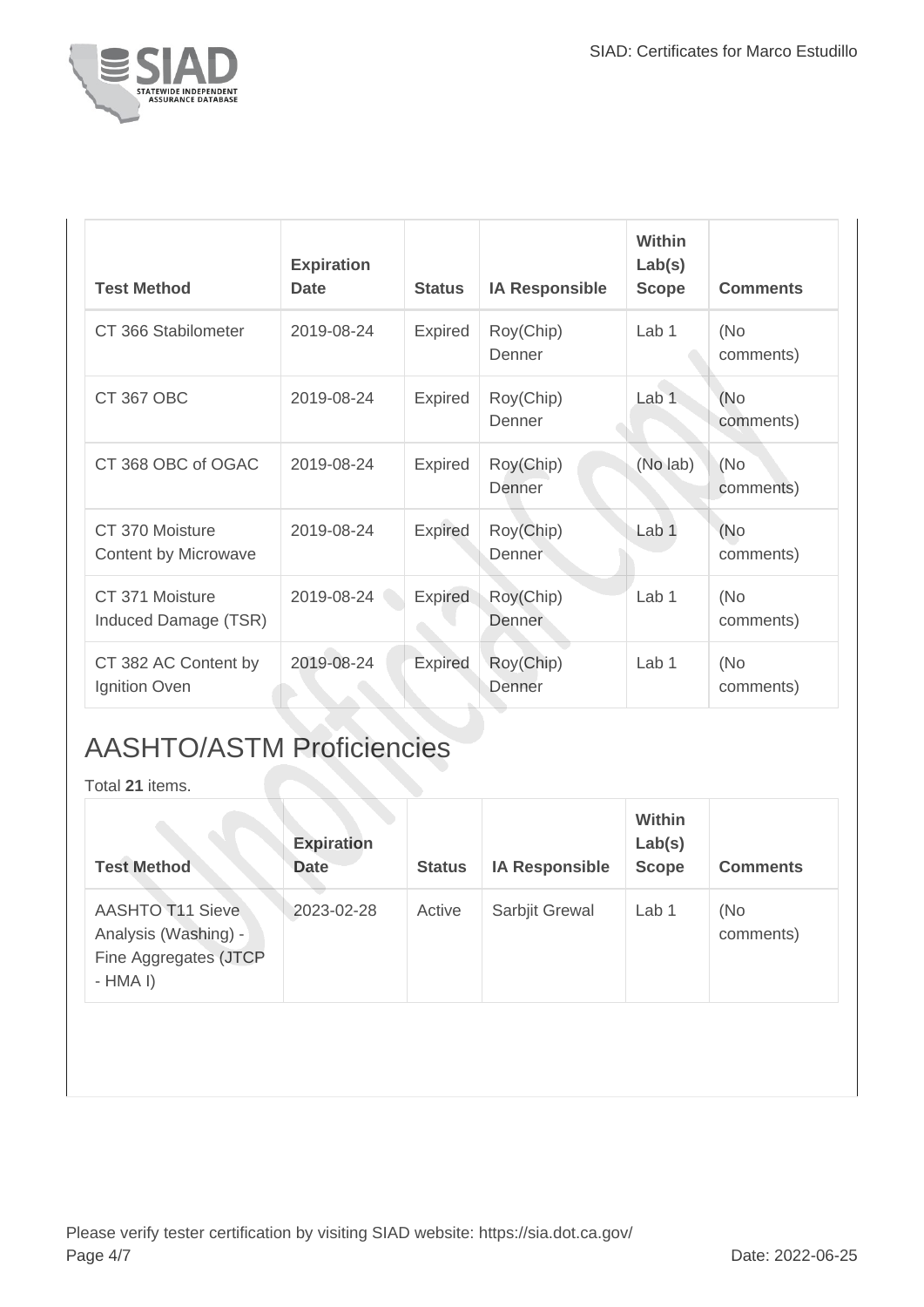

| <b>Test Method</b>                                                                    | <b>Expiration</b><br><b>Date</b> | <b>Status</b>  | <b>IA Responsible</b> | Within<br>Lab(s)<br><b>Scope</b> | <b>Comments</b>  |
|---------------------------------------------------------------------------------------|----------------------------------|----------------|-----------------------|----------------------------------|------------------|
| <b>AASHTO T27 Sieve</b><br>Analysis - Fine and<br>Coarse Aggregates<br>(JTCP - HMA I) | 2023-02-28                       | Active         | Sarbjit Grewal        | Lab <sub>1</sub>                 | (No<br>comments) |
| <b>AASHTO R47 Reducing</b><br>Samples of HMA (JTCP<br>$-HMA I)$                       | 2023-02-28                       | Active         | Sarbjit Grewal        | (No lab)                         | (No<br>comments) |
| <b>AASHTO R76 Reducing</b><br>Samples of Agg (JTCP -<br>HMAI)                         | 2023-02-28                       | Active         | Sarbjit Grewal        | (No lab)                         | (No<br>comments) |
| AASHTO T84 SpG &<br>Absorption - Fine<br>Aggregates                                   | 2021-09-12                       | Expired        | Roy(Chip)<br>Denner   | Lab <sub>1</sub>                 | (No<br>comments) |
| AASHTO T85 SpG &<br><b>Absorption - Coarse</b><br>Aggregates                          | 2021-09-12                       | Expired        | Roy(Chip)<br>Denner   | Lab 1                            | (No<br>comments) |
| AASHTO T96 L.A.<br>Rattler                                                            | 2021-09-12                       | Expired        | Roy(Chip)<br>Denner   | (No lab)                         | (No<br>comments) |
| <b>AASHTO T166 Bulk</b><br>SpG of Compacted<br>HMA - SSD (JTCP -<br>HMA II)           | 2022-03-21                       | <b>Expired</b> | Jasdeep Sandhu        | (No lab)                         | (No<br>comments) |
| AASHTO T176 Sand<br>Equivalent (JTCP - HMA<br>$\vert$                                 | 2023-02-28                       | Active         | Sarbjit Grewal        | Lab 1                            | (No<br>comments) |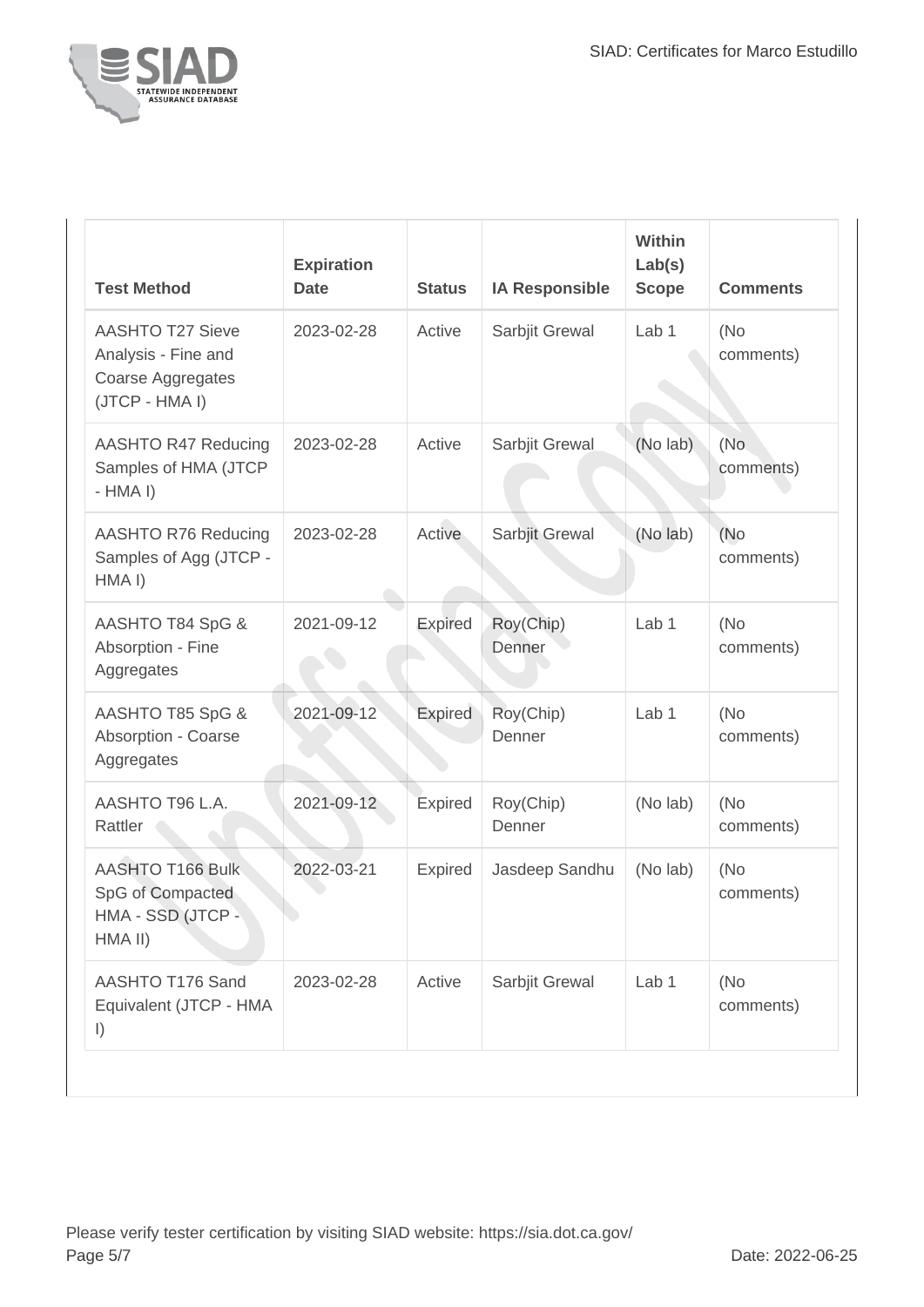

| <b>Test Method</b>                                                 | <b>Expiration</b><br><b>Date</b> | <b>Status</b>  | <b>IA Responsible</b> | <b>Within</b><br>Lab(s)<br><b>Scope</b> | <b>Comments</b>  |
|--------------------------------------------------------------------|----------------------------------|----------------|-----------------------|-----------------------------------------|------------------|
| AASHTO T209 Max<br>SpG and Density - HMA<br>(JTCP - HMA II)        | 2022-03-21                       | Expired        | Jasdeep Sandhu        | Lab <sub>1</sub>                        | (No<br>comments) |
| AASHTO T210<br><b>Aggregate Durability</b><br>Index                | 2021-09-12                       | <b>Expired</b> | Roy(Chip)<br>Denner   | (No lab)                                | (No<br>comments) |
| AASHTO T255<br>Evaporable Moisture<br>Content (JTCP - HMA I)       | 2023-02-28                       | Active         | Sarbjit Grewal        | (No lab)                                | (No<br>comments) |
| AASHTO T269 Percent<br>Air Voids - HMA (JTCP -<br>HMA II)          | 2022-03-21                       | <b>Expired</b> | Jasdeep Sandhu        | Lab <sub>1</sub>                        | (No<br>comments) |
| <b>AASHTO T275 Bulk</b><br>SpG - HMA (JTCP -<br>HMA II)            | 2022-03-21                       | <b>Expired</b> | Jasdeep Sandhu        | Lab <sub>1</sub>                        | (No<br>comments) |
| <b>AASHTO T304</b><br>Uncompacted Void -<br>Fine Aggregate         | 2021-09-12                       | <b>Expired</b> | Roy(Chip)<br>Denner   | Lab <sub>1</sub>                        | (No<br>comments) |
| AASHTO T308 AC<br>Content (Ignition Oven) -<br>HMA (JTCP - HMA II) | 2022-03-21                       | Expired        | Jasdeep Sandhu        | Lab 1                                   | (No<br>comments) |
| <b>AASHTO T312 Gyratory</b><br>Compactor                           | 2021-09-12                       | <b>Expired</b> | Roy(Chip)<br>Denner   | Lab <sub>1</sub>                        | (No<br>comments) |
| <b>AASHTO T324</b><br>Hamburg Wheel-Track                          | 2021-09-12                       | <b>Expired</b> | Roy(Chip)<br>Denner   | Lab 1                                   | (No<br>comments) |